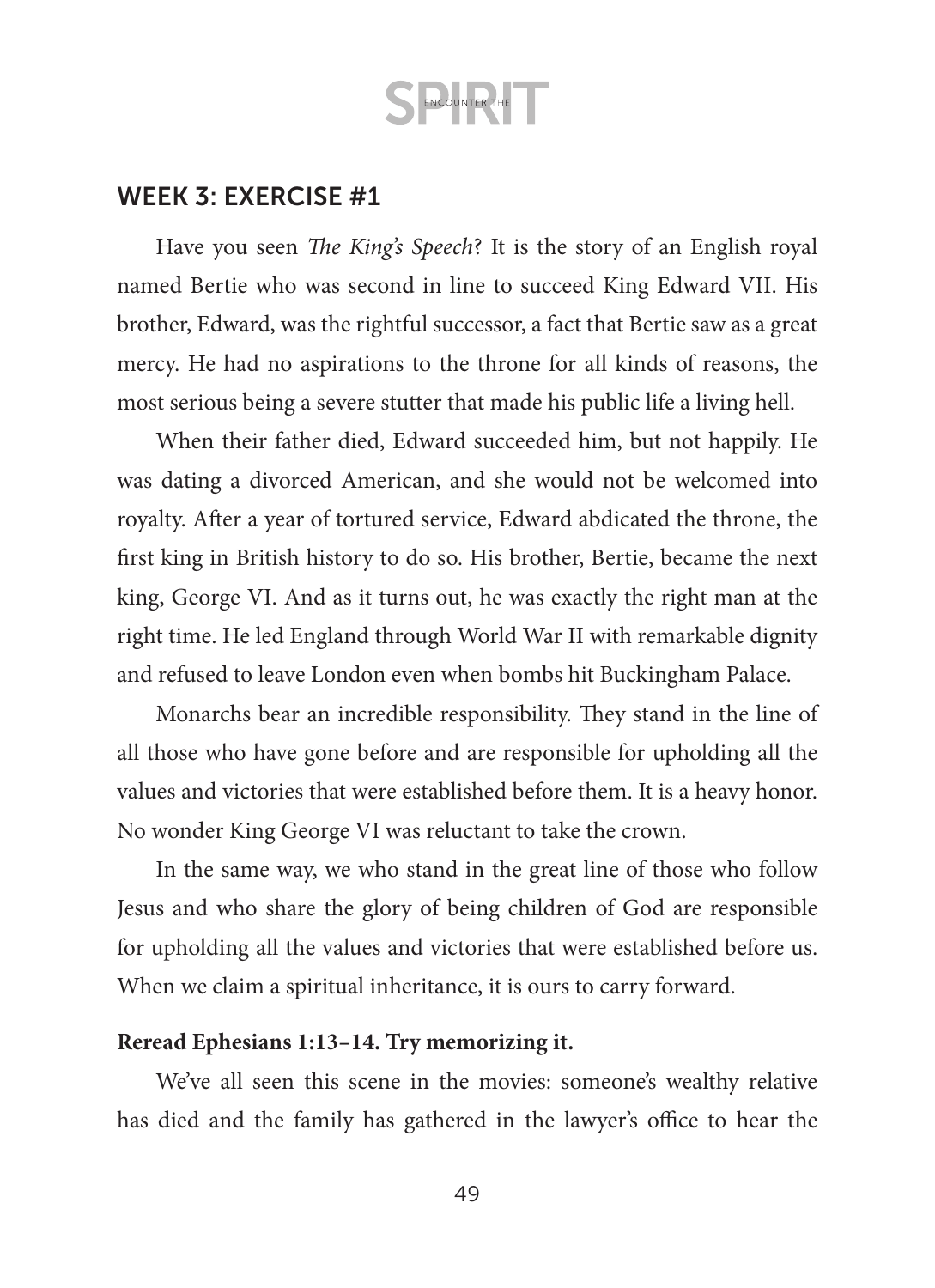reading of the will. They are dressed in black. Grief is in the air, but also an atmosphere of anticipation. "What am I getting?" seems to be the question on everyone's mind.

The Holy Spirit is our inheritance. But unlike a rich relative, He doesn't want us to wait until later to receive Him as a gift. He wants us to invite Him in *now*, to be empowered by Him *now*.

This passage in Ephesians is a key to understanding exactly how salvation and the Holy Spirit work in our lives. This passage is about *you*!

Look up the following verses. What does each one teach us about how the Holy Spirit works in our lives?

- Luke 12:12
- John 6:63
- John 14:26
- Romans 8:26
- 1 Corinthians 2:10
- 1 John 5:6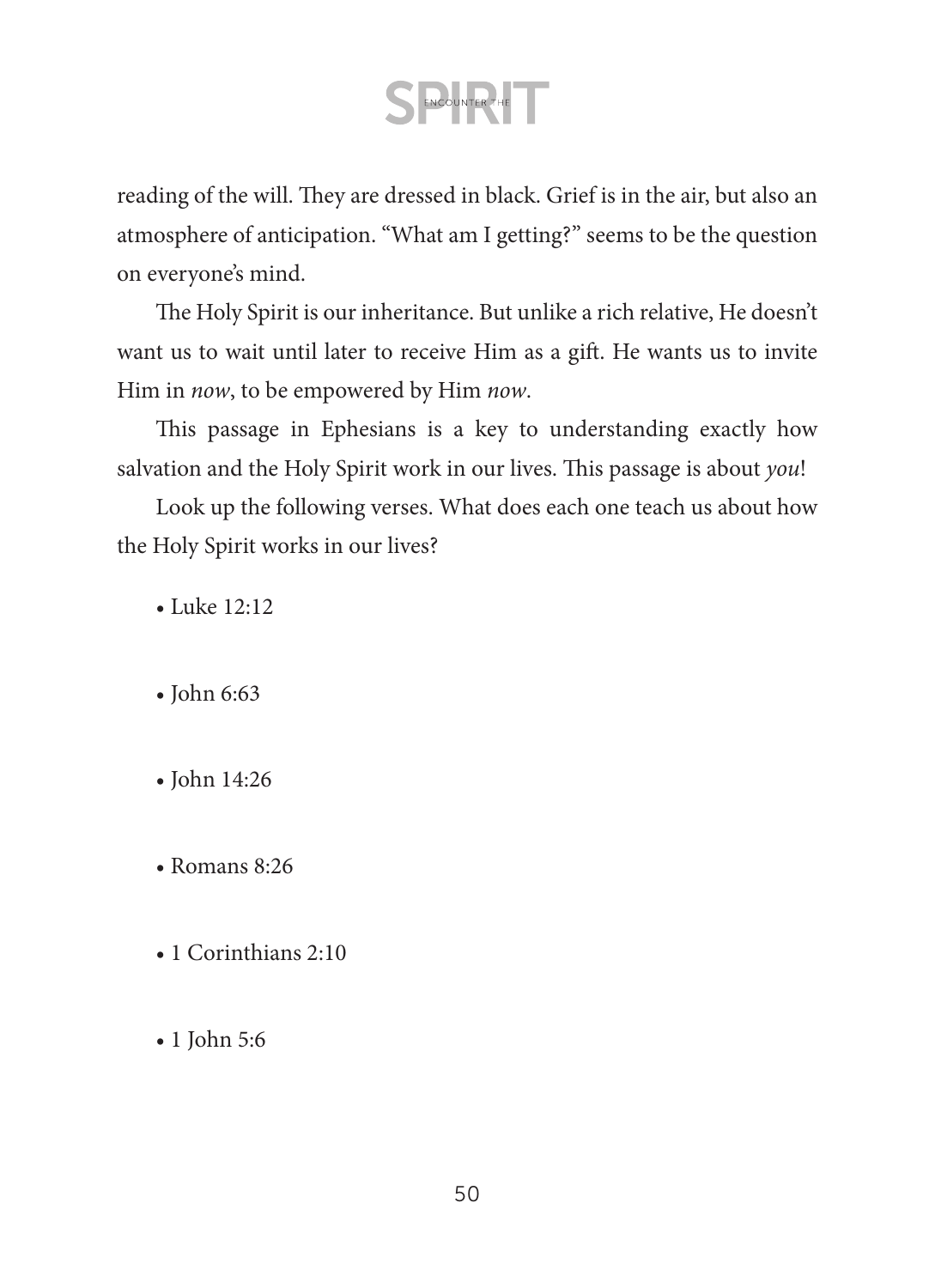Imagine what it would feel like to know that one of your children felt like a servant in your home. What would you say to that confused child? Do you think the Spirit may want to say those same things to you?

Which of these promises do you need to claim to fully embrace your status as a child in God's family?

Rewrite Ephesians 1:13–14 (esv) using first-person language. Include your own name at least once. For instance:

"In him *I, Carolyn,* when *I* heard the word of truth, the gospel of *my* salvation, and believed in him*, I was* sealed with the promised Holy Spirit, who is the guarantee of *my* inheritance until *I, Carolyn Moore,* acquire possession of it, to the praise of his glory."

How does hearing this passage, as if written for you and by you, change the meaning of it?

Do you hear a personal charge in this truth?

What new thoughts come to mind when you hear this as your promise? How does it strengthen your faith?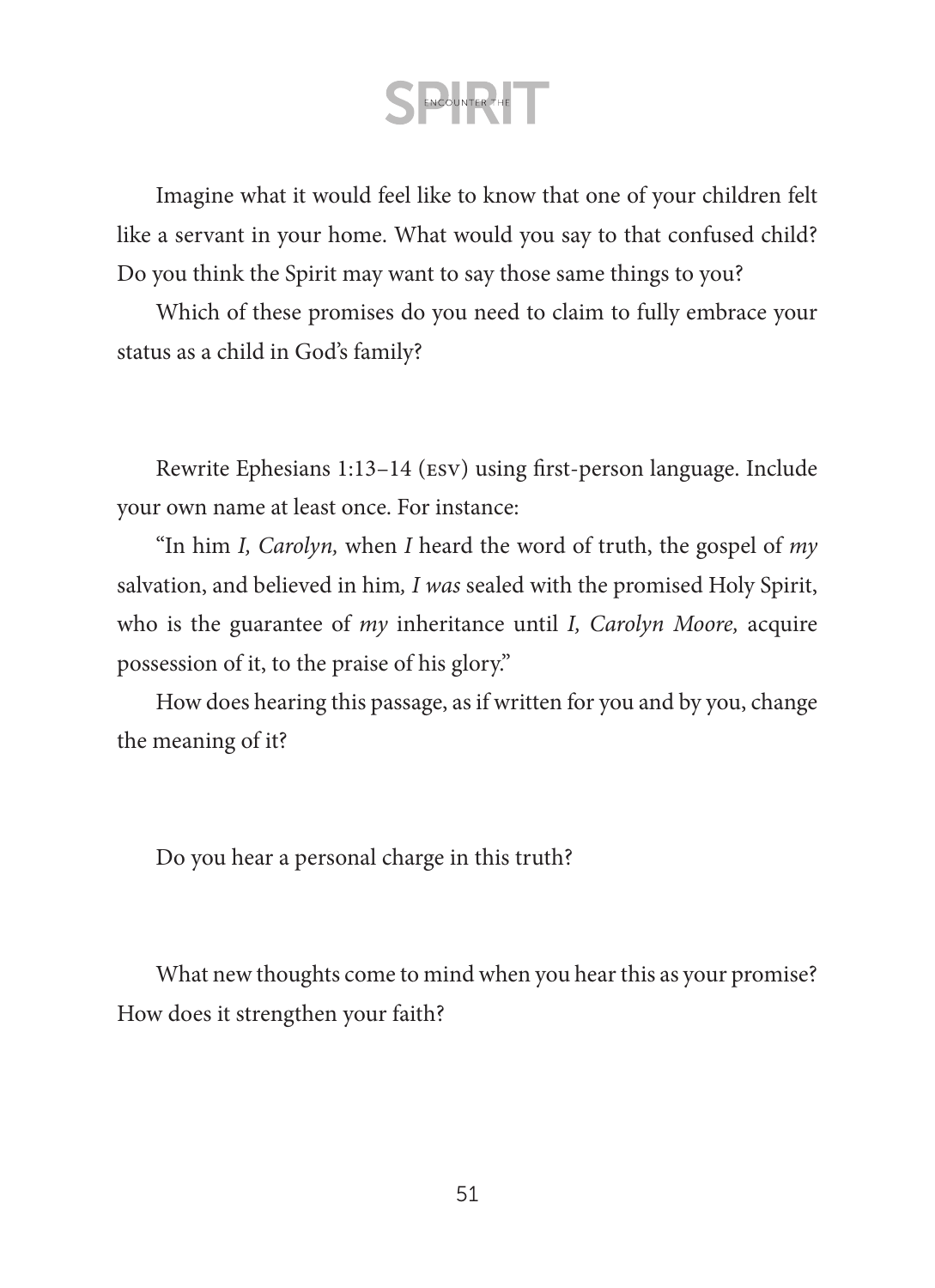Do you have assurance that you personally have already been sealed with the promised Holy Spirit? If not, why not? If so, how are you spending your inheritance?

### **Encounter**

### **Read Galatians 4:1–7.**

Paul said, "*Because* you are his sons [and daughters], God sent the Spirit of his Son into our hearts, the Spirit who calls out, 'Abba, Father.' So you are no longer a slave, but God's child; and since you are his child, God has made you also an heir" (italics added).

Make two columns in your journal or on a piece of paper. Mark one column "Child of God" and the other "Servant of God."

List the things in each column that define or characterize these two groups. What makes a child in a family different from a servant of that same family?

Which list seems more similar to your relationship to God?

Do you see yourself as a child of God or as a servant?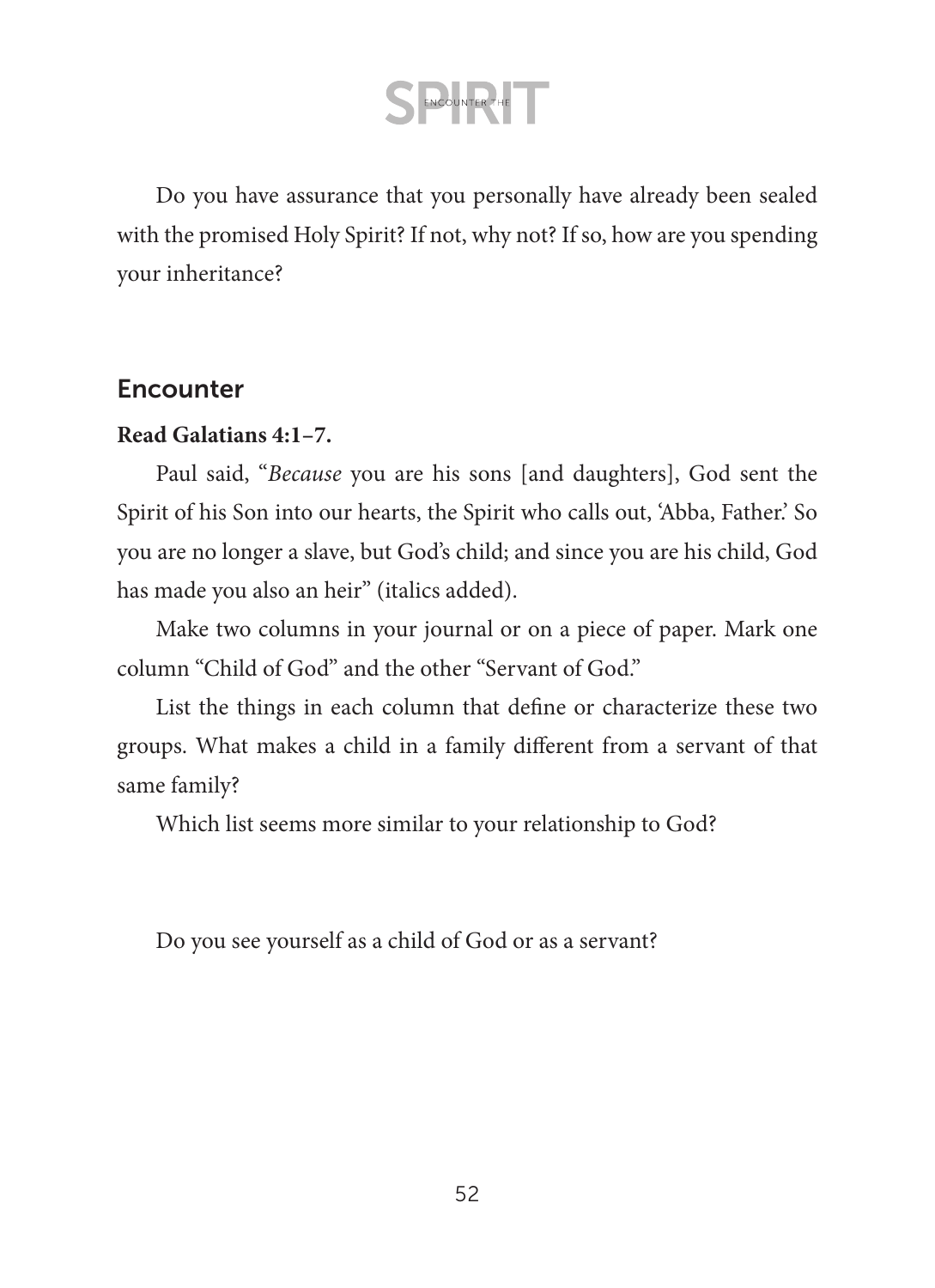How has the Holy Spirit confirmed in your spirit your place as a son or daughter in God's house?

Spend some time now in your journal with these questions:

Did you receive the Holy Spirit when you believed? And do you have Him in your life now?

Are you getting together regularly with a few other Spirit-filled people so that the kingdom of God is growing in you? If not, could it be that you might be holding something back spiritually?

Is it possible you are trying to do religion without walking in the Spirit? In *Walking in the Supernatural*, Bill Johnson writes:

*You see, with an inheritance we get for free what someone else paid for. We can inherit graces from the Lord without going through some of the processes a previous generation had to go through. A spiritual inheritance is meant to make us more effective and efficient in our representation of the King and His Kingdom. While a natural inheritance gives us something we did not have before, a spiritual inheritance pulls back the curtain and reveals what we already have permission to possess. We were never intended to start over from scratch every two or three generations. God wants to put each generation at a higher level than the previous one. Every generation has a ceiling experience that becomes the next generation's floor. The things we take for granted today cost the previous generation tremendously.4*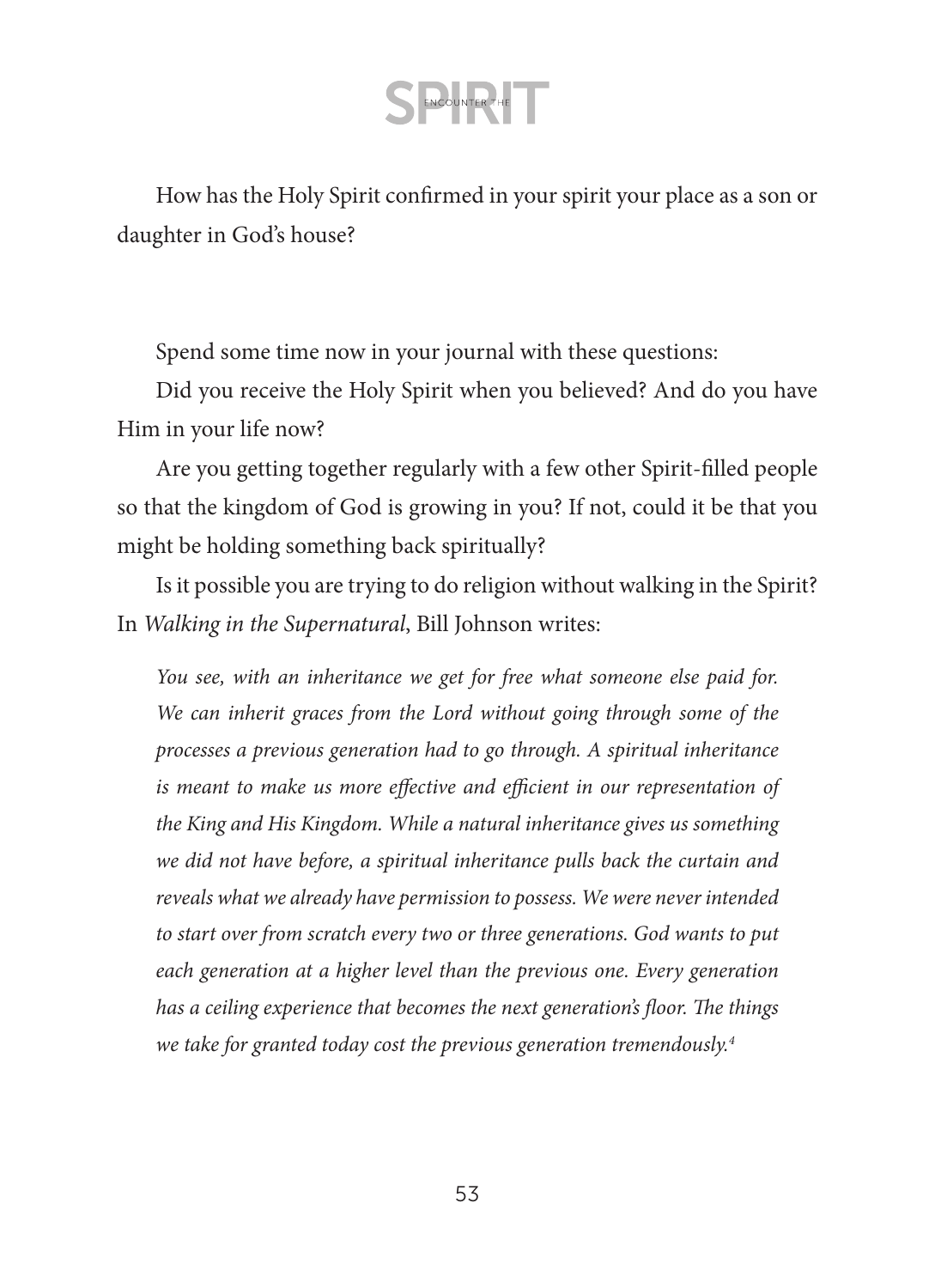### WEEK 3: EXERCISE #2

A local radio station once asked its morning listeners to dream up new apps for their smart phones and call into the station with their ideas. Listeners began calling in with their bright ideas. Funny, though. Most of the things people mentioned were apps that had already been developed. They just didn't know it!

Much like those callers, we can want for things God has already made available to us. God may be inviting us into a depth and richness we can't even imagine, and we can miss out, for the simple lack of understanding.

#### **Read Ephesians 1:15–20.**

Paul is praying for his friends in Ephesus who have come to believe in Jesus. He knows they are at the beginning of a great adventure, so he prays that the eyes of their hearts will be enlightened.

Underline all the words and phrases that describe what occurs when our hearts are enlightened.

If you had to put a one-word heading to this passage, what word would you use?

From Paul's lesson to the Ephesians, we learn that when we're filled with the Holy Spirit, there is a definite shift in perspective. We gain knowledge of our hope, our inheritance, and His greatness. The eyes of our hearts are enlightened.

There is a difference, however, between gaining access and receiving the gift. I suspect many of us have not yet received the spiritual gifts we have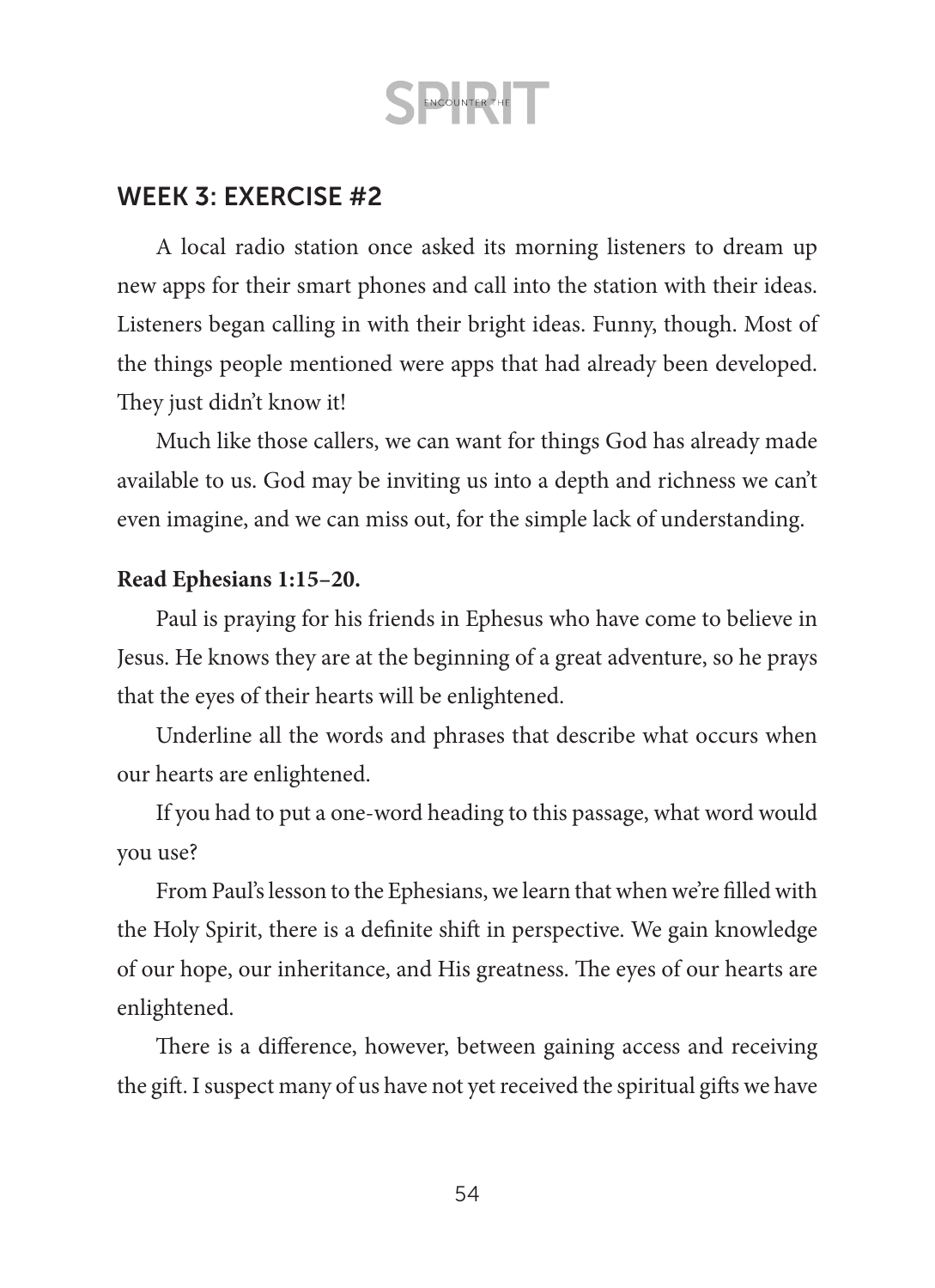been offered. As I described in the video teaching, it is something like my laptop. It is a powerful little tool. My computer has the ability to take what's in my calendar, cupboard, or checkbook and produce for me a schedule, a casserole, or a budget. Everything I need to live a more organized, effective life is right there in my laptop.

So what do I use it for? Aside from surfing the net, I use it to process words. I have no clue how to make a chart. I have never once asked my laptop to sort through the food in my cabinet to create a recipe. Mostly, for me, this computer is a glorified typewriter. I use it to type.

This is similar to our relationship with the Holy Spirit. According to Paul, we have access to the whole package when we come to believe. We have power over life and truth and darkness, and yet so often we settle for the spiritual equivalent of word processing. We have not yet allowed the Holy Spirit to enlighten the eyes of our hearts.

People in the Bible get the Holy Spirit in lots of different ways. In the book of Acts, we see people receiving the Holy Spirit at the moment they come to believe in Jesus, and also at the moment God calls them to a new work. We also see people getting filled with the Spirit before they are baptized and at the moment they are baptized. We see people receiving the Holy Spirit long after they have come to believe in Jesus.

Here's a question: At what point on the journey with Jesus does a person receive the Holy Spirit?

And here's an answer: whenever God chooses!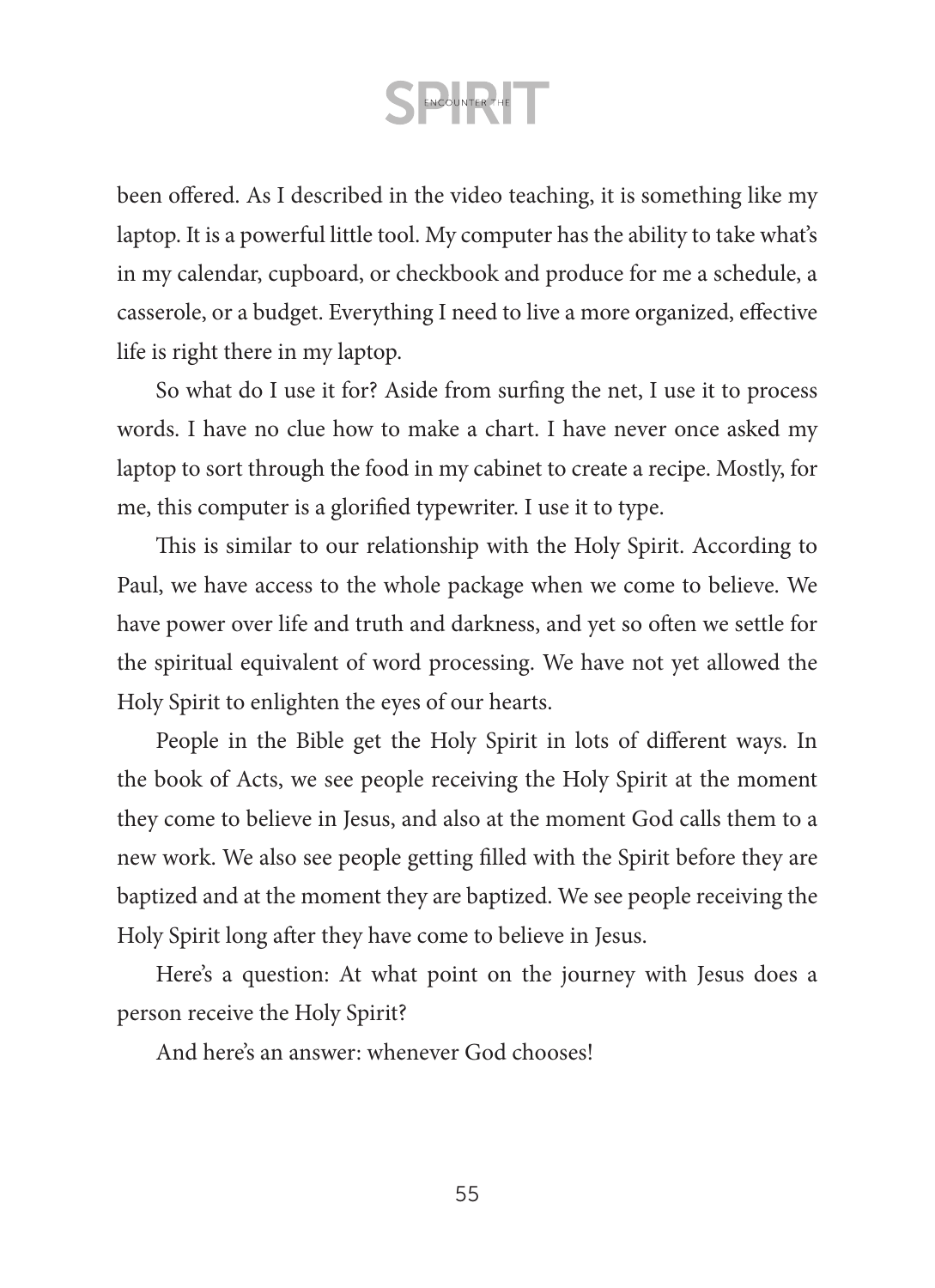Do you believe you've made the most of your relationship with the Holy Spirit? What instances can you point toward?

### **Encounter**

When Paul heard of the faith of the people of Ephesus, his first response was to pray. Using Paul's prayer in Ephesians 1 as a guide, take time to write a prayer to God, expressing your hopes for your relationship with Him.

What do you want to know more about?

What are your fears?

What keeps you from the good life offered in Christ?

If you could focus the Holy Spirit's resources on any area in your life, what would it be? What would the results look like?

### **Reread Ephesians 1:18.**

Have you fully accepted the riches of God—the Holy Spirit within? Have you invited Him into your life? Have you asked Him to fill you, to baptize you, to come upon you? Are you willing to do so now?

*Come, Holy Spirit, and fill me. Enlighten the eyes of my heart, that I may know what is the hope to which You have called me, the riches of Your glorious inheritance, and the immeasurable greatness of Your power toward us who believe. According to the working of Your great might, place all things in my life under Your power as I surrender them to You in Jesus' name. Amen.*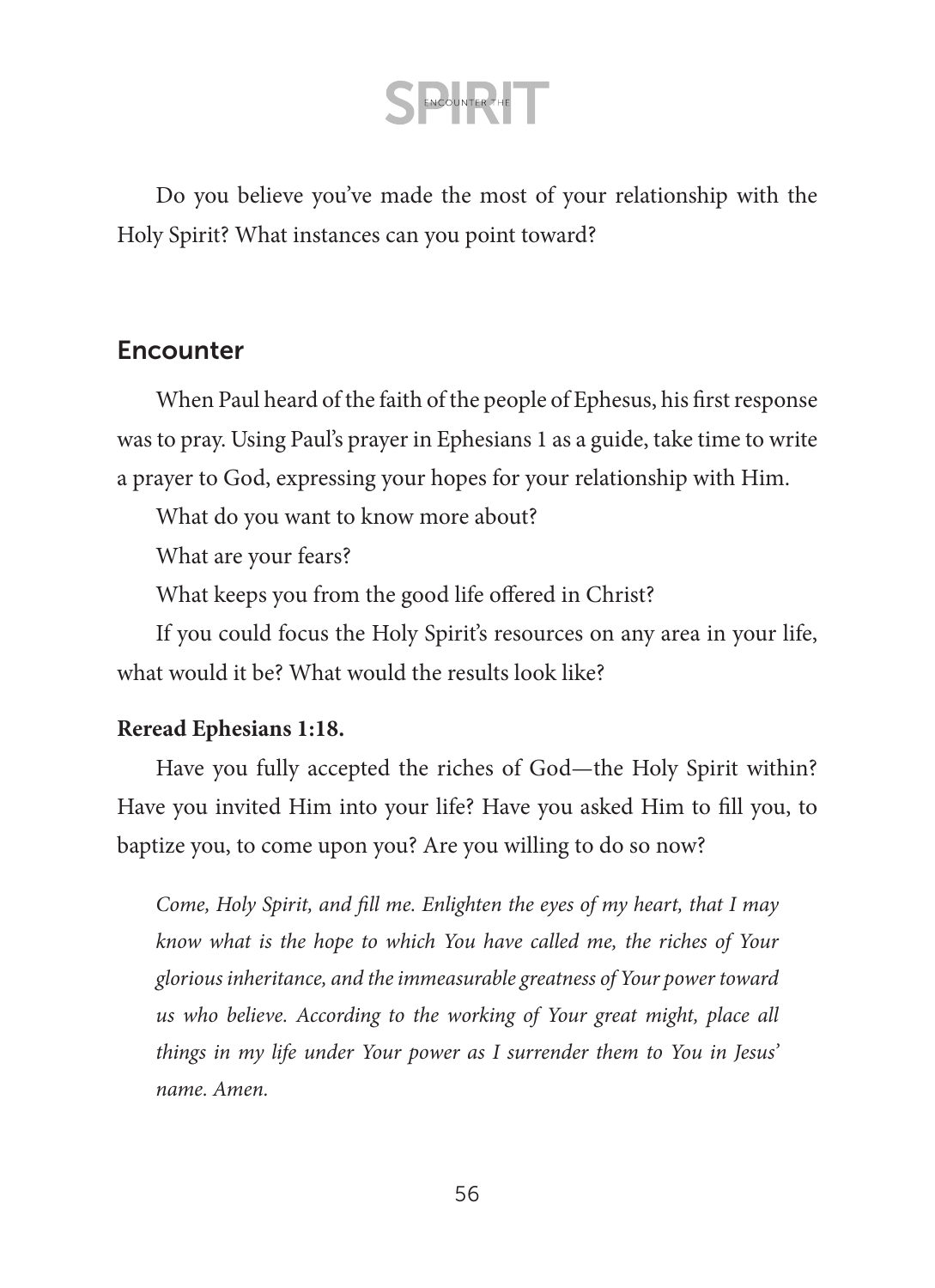### WEEK 3: EXERCISE #3

This fact probably does not shock you: a lot of *good* people go to church and call themselves Christians but have no clue about the Holy Spirit. It is true! Far too many sit in pews (or chairs) every week hoping they've been saved *from* hell, but have no clue they've also been saved *for* joy.

If that's been your experience, I hope you hear that it is okay to start where you are. Start there . . . but don't stay there. Seek the baptism of the Holy Spirit.

#### **Read Acts 19:1–10.**

Make a timeline of events in this passage. How much time passes in these ten verses?

When this passage opens, how many believers do we meet?

How many believers do you find in verse 10?

What do you conclude about the work of the Holy Spirit?

Describe Paul using only words found in this passage.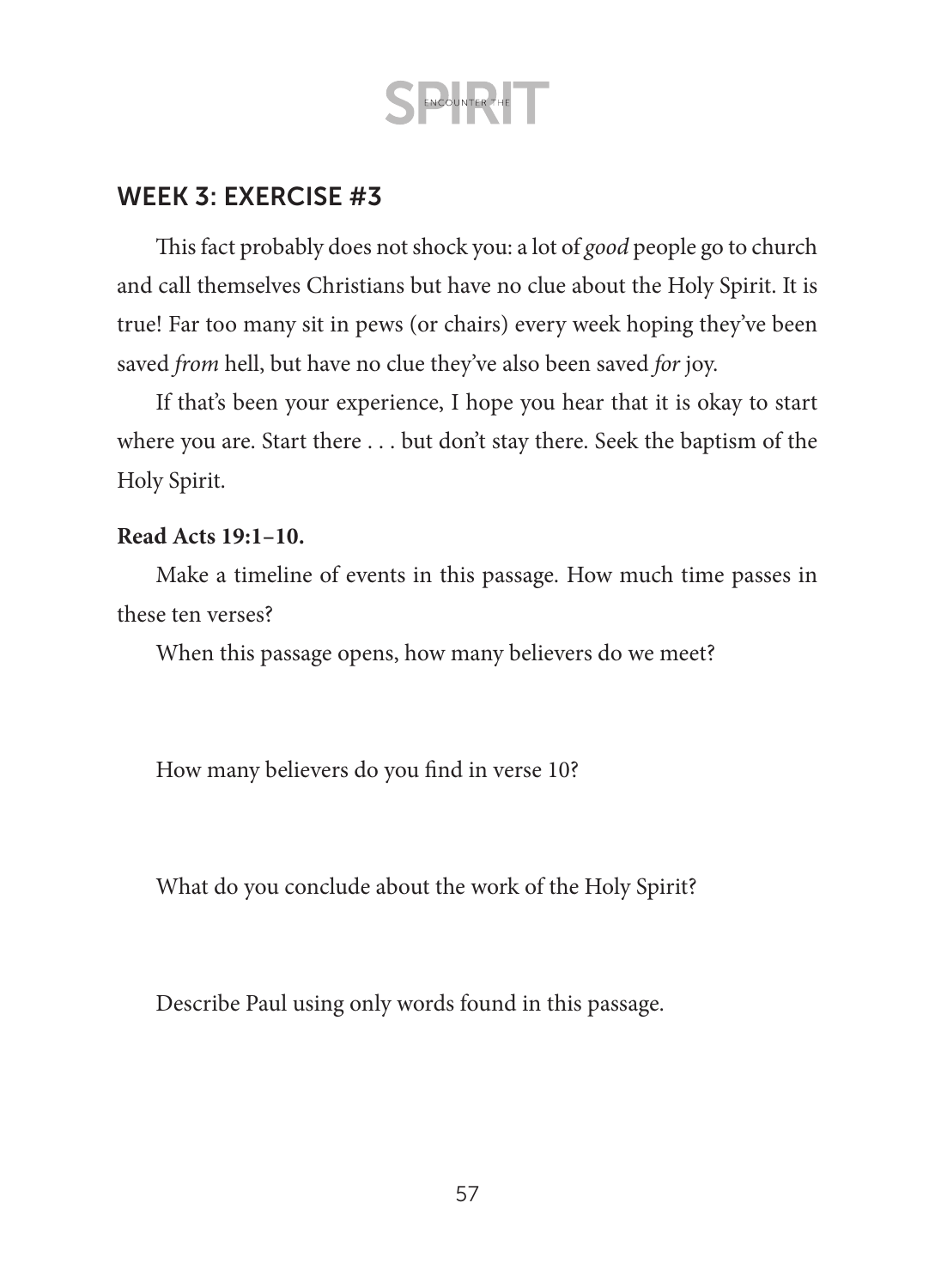Describe the process the new believers went through in verses 5–6.

Believing Gentiles have been told about the resurrection of Jesus Christ. Apollos has been a faithful teacher of this good news, so they have the facts. What they are missing is the baptism of the Holy Spirit.

Paul sees the gap and asks an epic question: "Did you receive the Holy Spirit when you believed?" He then baptizes them in Jesus' name, demonstrating the connection between the gospel of Jesus and the filling of the Holy Spirit. Hear this: *these are not separate truths but points on the same spiritual journey.*

Many of us who were raised in mainline denominations or in some fundamentalist churches can honestly say we were taught *about* Jesus. Much like the first-century believers to whom Paul addressed this question, we may have been given the basic facts about Christianity. We were probably baptized and even may have completed a confirmation class. But the Holy Spirit? "No, we have not even heard that there is a Holy Spirit."

I've had the joy of watching a brother in Christ as he finally laid down an addiction to alcohol. Now in his fifties, he had his first drink when he was eight; and over decades his addiction was his god, wreaking havoc on relationships, finances, and emotional stability. Intuitively, he knew there was a spiritual solution to his problem, but all his adult life he chased after that answer with a bottle in his hand. He dropped in and out of churches, never finding peace because he'd only managed to hear or accept half the gospel.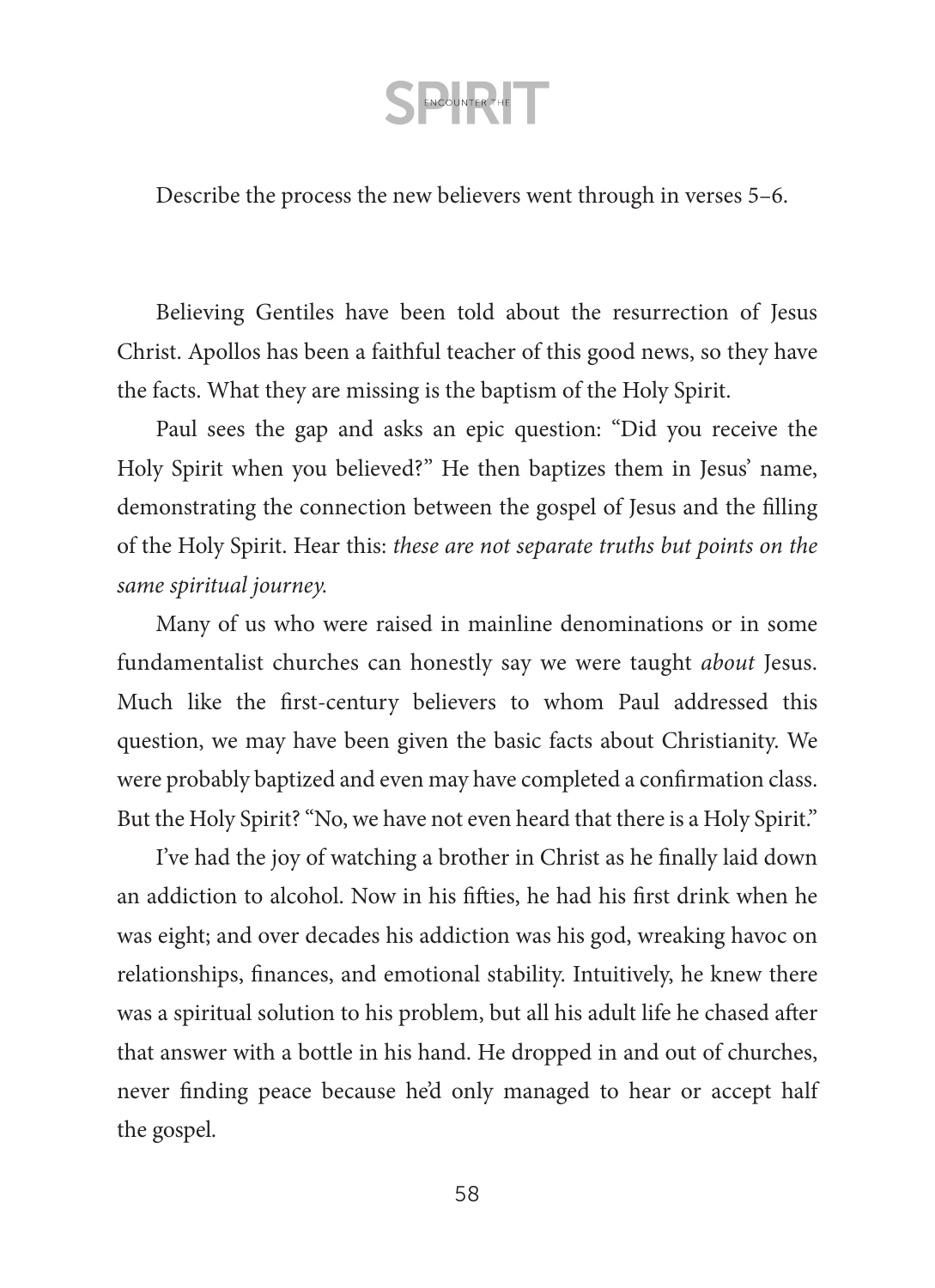Then, two things changed for him. First, he finally completed the act of repentance by laying down the destructive drinking habit. Then, sometime later, he got filled with the Holy Spirit. Sometime after that, I remember receiving a very happy text from him. It had no words in it, only a long line of smiley faces. When I asked what that was about, he responded, "It keeps getting better. Six months of joy and counting."5

That's the result of walking in the Spirit. It is about moving beyond fire insurance to the place where we experience joy.

"Did you receive the Holy Spirit when you believed?" Great question, Paul! How would you respond?

### **Encounter**

Did *you* receive the Holy Spirit when you believed?

Take some extended time and ponder this question and record your honest reflections in your journal ("I'm not sure" or "I don't know" are perfectly legitimate responses).

Or better yet, ask a friend to process this question with you. Take turns asking each other this question and carefully listen to each other's responses. Pray for each other, for God to fill you both with His Holy Spirit.

Is it possible circumstances are in your life—habits or lack of knowledge—that hinder your ability to encounter the Spirit? Journal about this and make it a matter of personal prayer.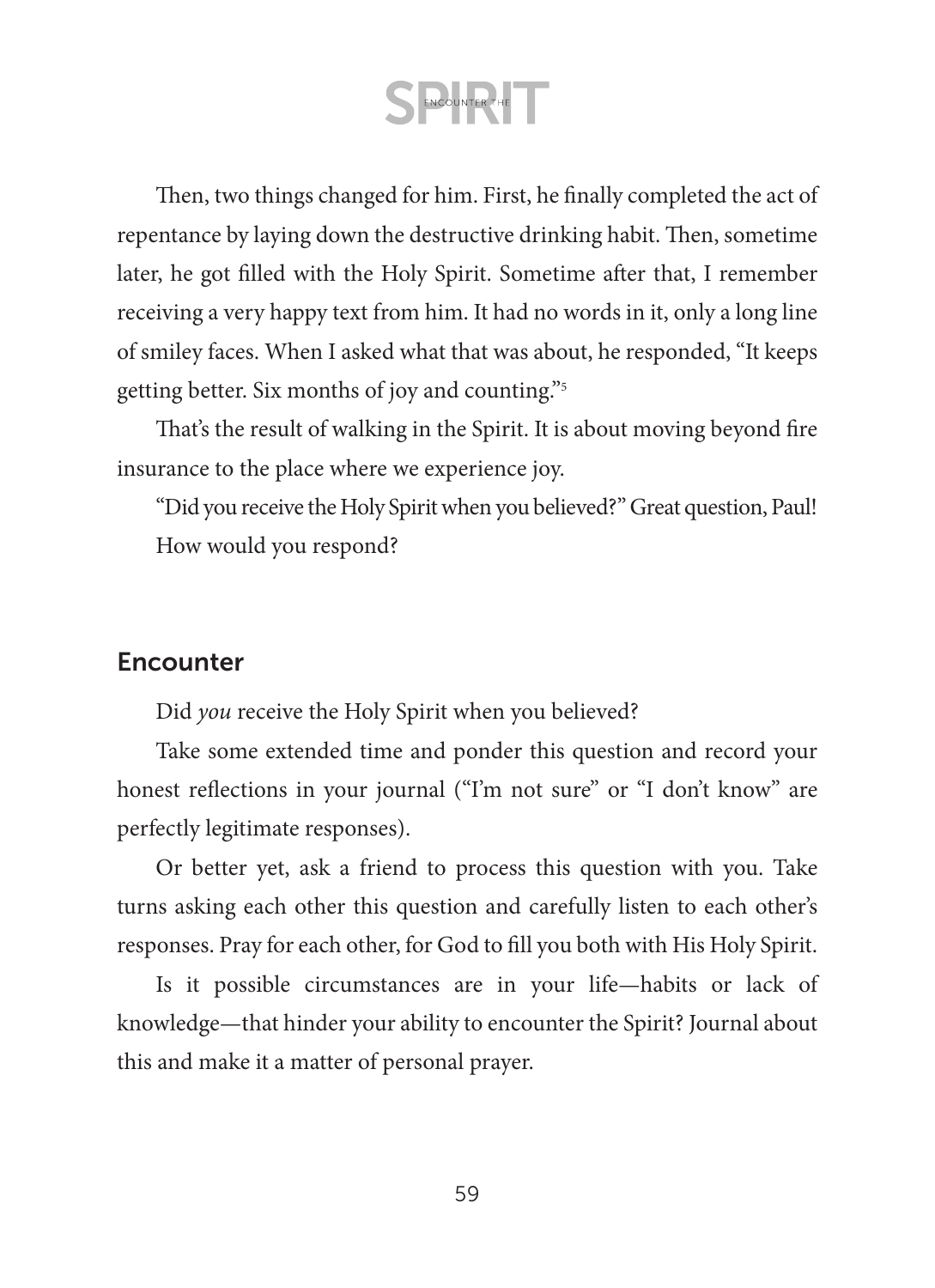### WEEK 3: EXERCISE #4

Too often, I hear folks say things such as, "I don't get the God of the Old Testament. He's nothing like Jesus." I have a friend in seminary who was actually angry that he had to take a class in Old Testament history. He just didn't see the relevance. Then he took the class, and now he gets it!

The God of the Bible is full of mercy, compassion, and wisdom. In the Old Testament, we learn that from the beginning He has had a plan, and slowly He is working out that plan among His people. Often, the Old Testament stories are a taste of what's to come.

Read the following two stories, one from the Old Testament and one from the New Testament, making notes as you go of any interesting ideas that surface. Pay attention especially to the nature and effect of floods.

**Read the story of Noah and the flood in Genesis 7:1—9:17** (for the whole story, start at the beginning of chap. 6). **Now read the story of Pentecost in Acts 2:1–4.**

Wondering what these two events have in common? They are both flood stories. As the story of Noah and his flood is wrapping up, a rainbow appears as a sign to God. This is how God remembers His promise to us. God writes a memo to help Him remember! The rainbow is the sign of a promise: from that day forward, any flood God sends over the whole earth will be redemptive, not destructive.

Now fast forward to Acts 2 and another flood story—Pentecost. In this flood, God pours out His Holy Spirit to cover the whole earth.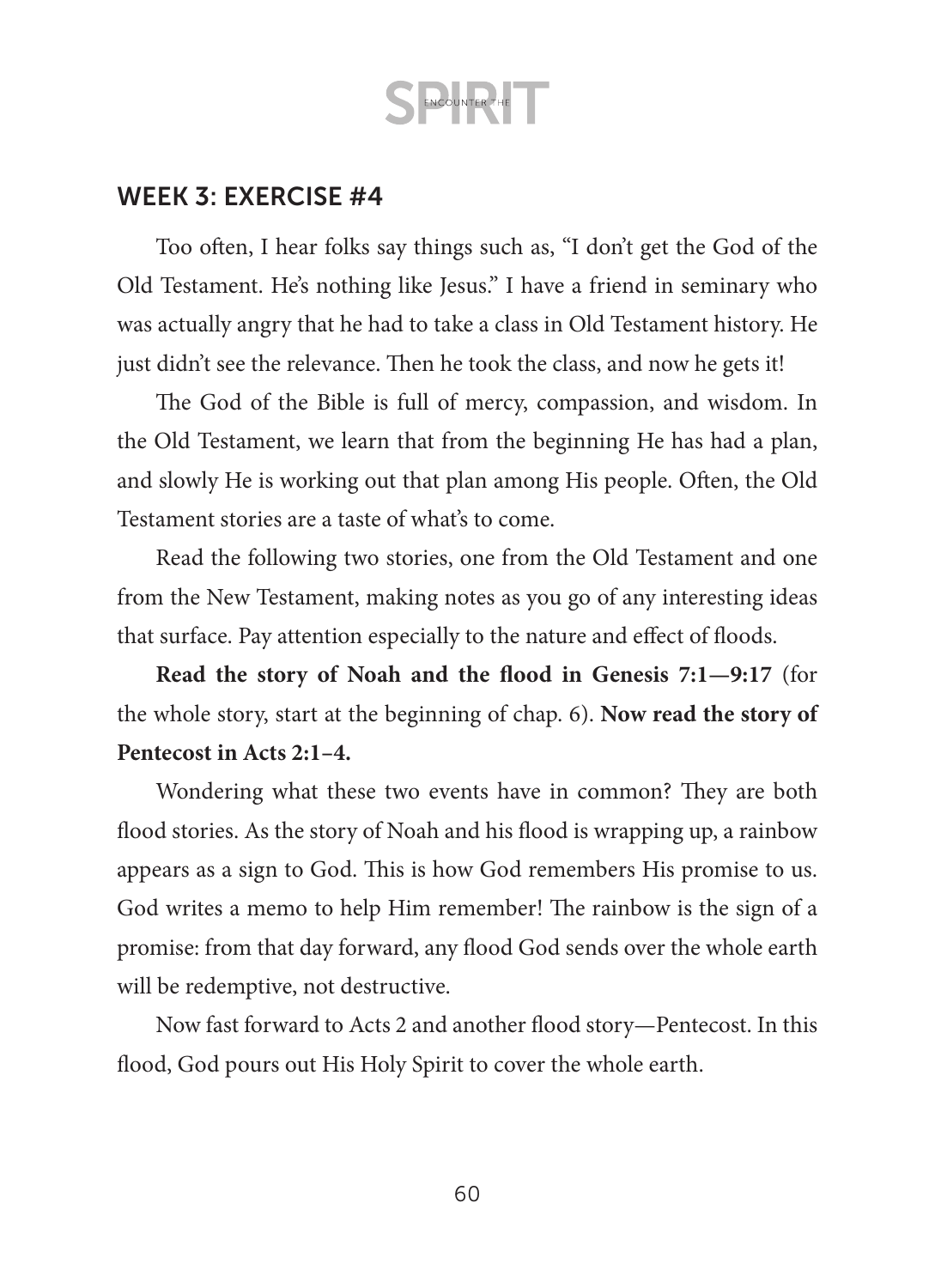Here is a quick look at how these two stories compare:

| <b>NOAH'S FLOOD</b>                                                                                                     | <b>PENTECOST</b>                                                                                                                                   |
|-------------------------------------------------------------------------------------------------------------------------|----------------------------------------------------------------------------------------------------------------------------------------------------|
| God pours water over the whole<br>earth in a physical flood.                                                            | God pours His Holy Spirit over the<br>whole earth in a spiritual flood.                                                                            |
| Humanity is destroyed as a<br>punishment for sin.                                                                       | Humanity's sin is covered by grace.                                                                                                                |
|                                                                                                                         | The flood has a beginning and an end. The flood of the Holy Spirit has no end.                                                                     |
| After the flood. God commands<br>Noah and his family to be fruitful<br>and multiply in order to repopulate<br>the world | Those who receive the Holy Spirit<br>are commanded to be spiritually<br>fruitful and multiply by sharing the<br>good news of Jesus with the world. |

In the Genesis account, no one was more changed by God's outpouring than Noah, who became bold in his desire to partner with God for the redemption of the world. In the Acts account, no one was more changed by the outpouring of the Holy Spirit at Pentecost than Peter. It wasn't that he was suddenly doing something differently than he'd been doing the past three years. Peter had preached before. He'd been with the teams that went out to heal people and proclaim the kingdom of God. The change for Peter was an internal work. And the result was miraculous; three thousand people trusted in Jesus as Messiah.

That's what it looks like when we begin to flow in the river of the Holy Spirit. There is a surrender, a willingness to let the ripples happen. A boat gets built, and humanity is saved. A sermon is preached, and three thousand people get saved.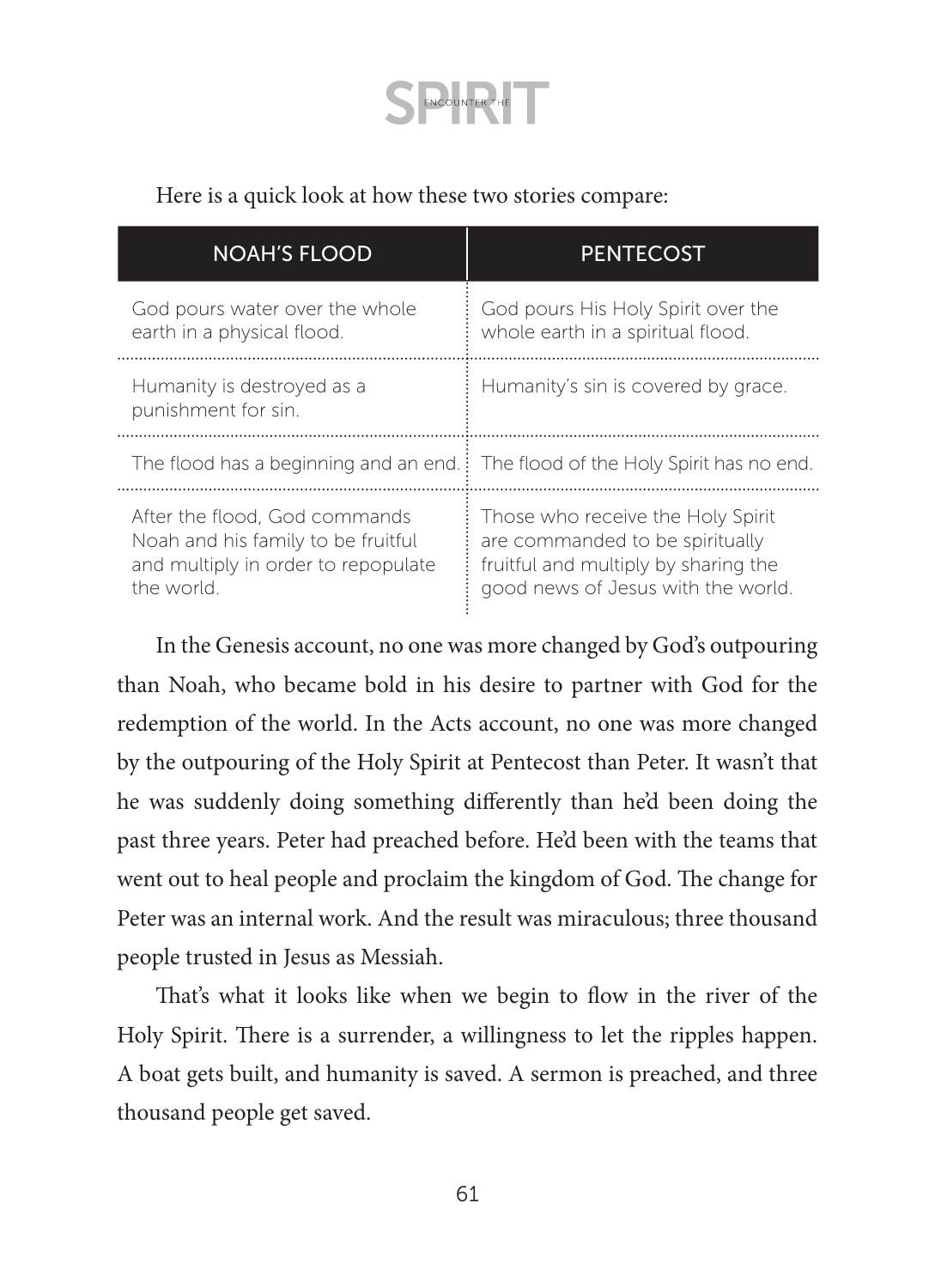People moving and operating in the power of the Holy Spirit are part of something bigger, much bigger, than themselves. I am convinced this flow into the Spirit is the difference between going to church and going with God. When we submit to being filled, we become part of a movement that cannot be contained. Our widening understanding of God creates a widening impact.

*To enter into sanctification is to allow the Holy Spirit of God to flow through us by empowering, equipping, and energizing our journey with Jesus.*

As I compare the stories of Noah and Pentecost, I learn a few things about spiritual floods:

- 1. Some floods destroy things that need to be destroyed.
- 2. Some floods create hope where hope is fading.
- 3. Sometimes, just before a flood, we will be invited to jump in and trust God. How we answer that question will determine whether or not we move when He moves.

Knowing these things helps us to know the next step. Some of us are right there. We are standing *on* the edge, and we know we're being invited to jump in. We're in that crisis moment when we have to make a choice.

Some of us need to be flooded with the Holy Spirit so that the things separating us from God can be destroyed, and only righteousness survives.

Some of us need a fresh sign of hope. We need renewal and new life in our relationship with Jesus. We need to get back into the river, to get back into the flow of the Spirit.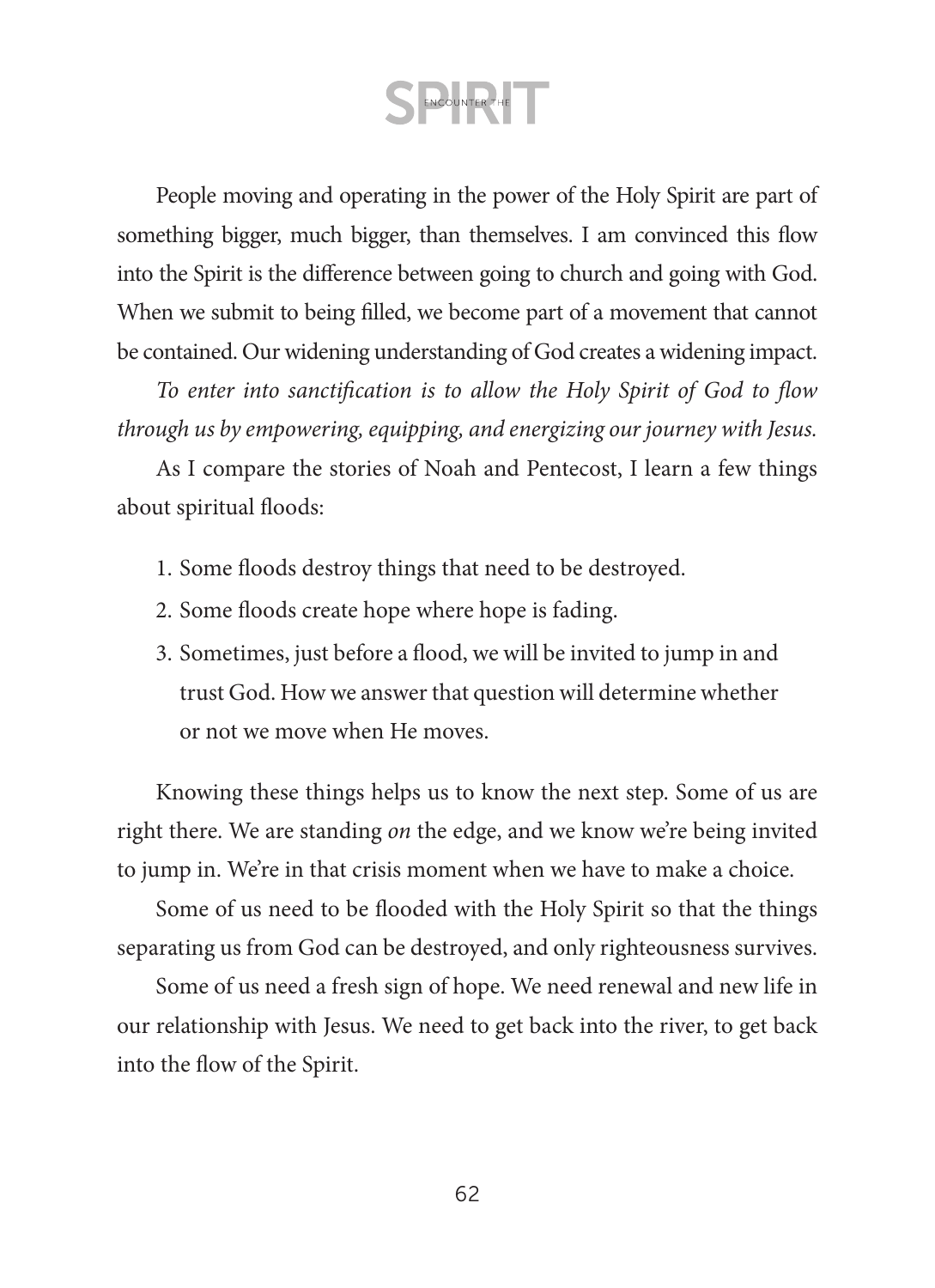In the midst of these choices, where do you find yourself? What decisions do you need to make so that when God moves, you are with Him for the journey?

### **Encounter**

We are nearing the halfway mark in this study. It's time to do a personal inventory. Find a separate piece of paper (not attached to your journal), and write down a few sentences about what you know and what you have received of the Holy Spirit. These questions may help as you make notes:

Where was I spiritually when I began this study? Have I noticed changes in my perception of the Holy Spirit? Where do I see God at work in my life right now? What questions have been answered? What are my questions today?

Allow this page of notes to represent where you are today—a marker of progress. Place this marker in your journal or in this guidebook, and as you continue with this study, add notes to it. When you learn or experience something new or as personal revelations occur, keep moving this marker forward so that it represents the progress you're making.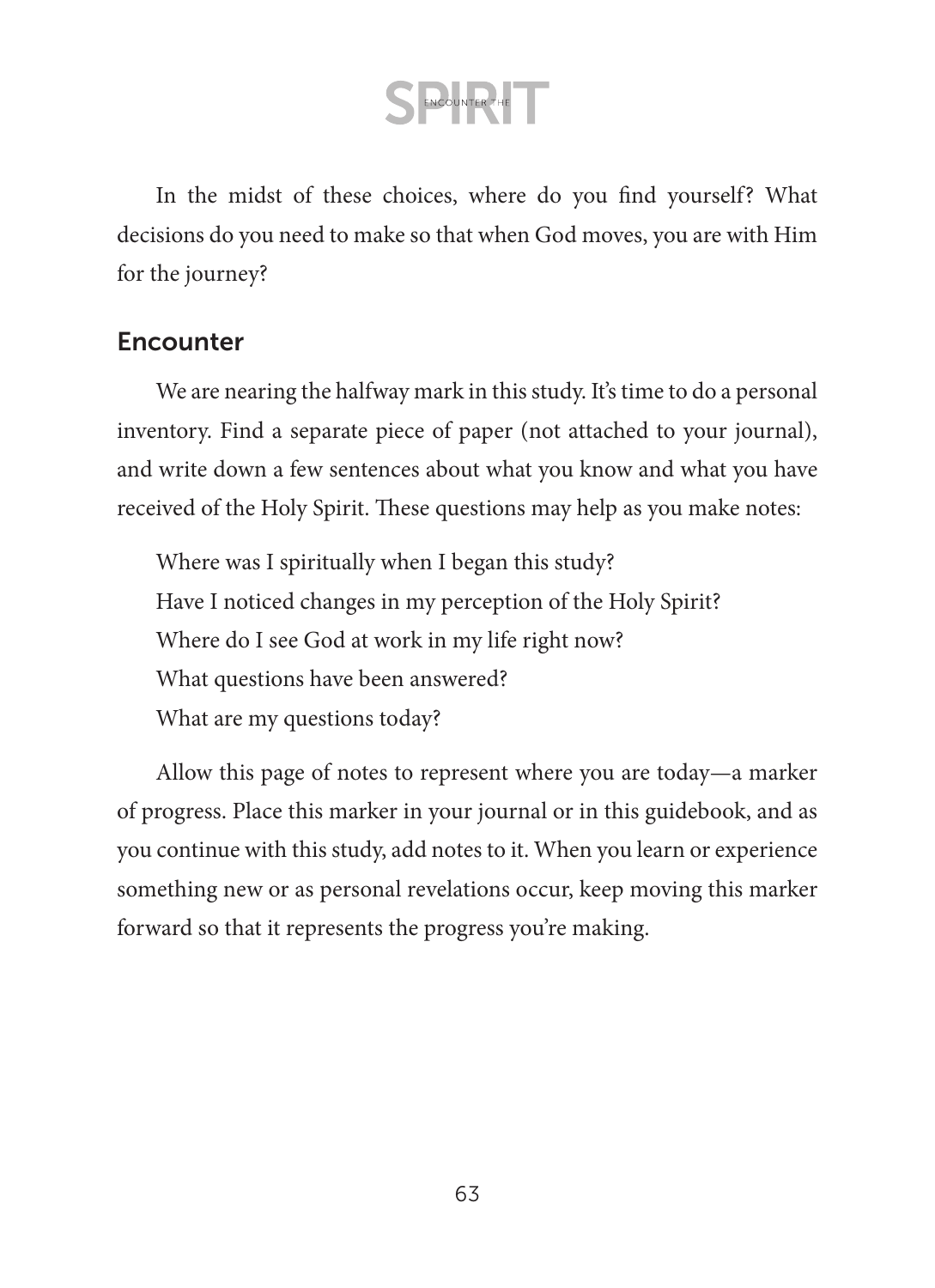### WEEK 3: EXERCISE #5

The king of Aram (Syria) was at war with Israel. He had a plan to set up camp at a certain place so his army could attack Israel when their army came by. It might have worked, but Elisha, a prophet of God, saw what the king was up to and foiled his plan. That infuriated the king, so he decided to go after Elisha himself.

#### **Read the whole story in 2 Kings 6:8–23.**

What is the reaction of Elisha's servant when he sees the army of the Syrians?

What is Elisha's reaction when the servant points out the army?

Write Elisha's prayer (2 Kings 6:17, 20) as a heading on a journal page, using first-person language: "Open my eyes so I can see."

When Elisha's servant saw their predicament, he was petrified. Elisha, on the other hand, was as cool as a cucumber (as we say in the South). He told his servant, "There are more of us than there are of them." From the servant's perspective, that made no sense; they were surrounded by the enemy. Two of us, a bazillion of them. Do the math.

What the servant didn't see was what was occurring on the spiritual plane. The king's army was no match for *The King's* army.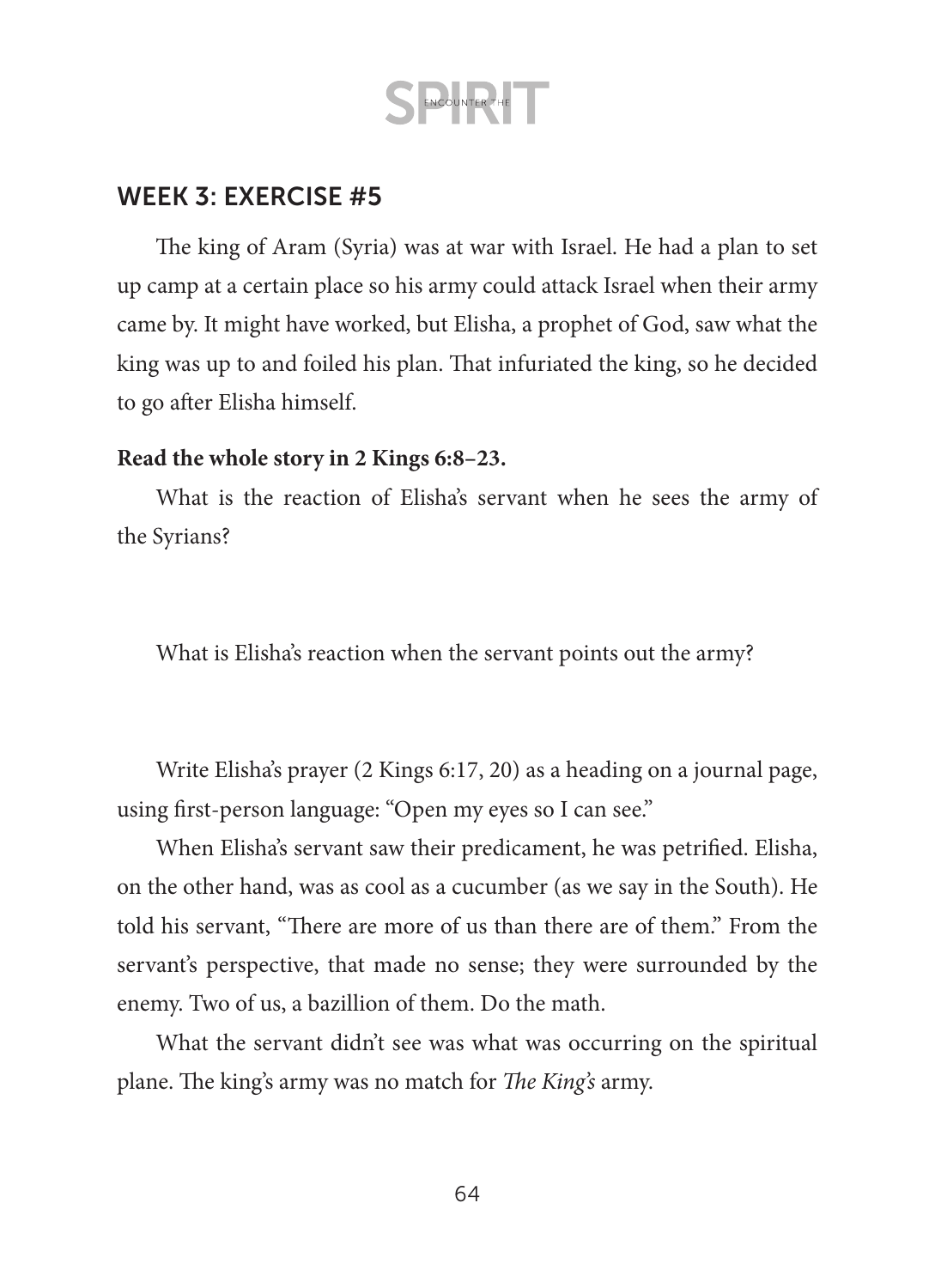"Open his eyes, LORD, so that he may see" (v. 17). What a great prayer. This is the prayer of any follower of Jesus who earnestly wants *more*, who earnestly seeks after the gifts of the Holy Spirit. I don't know about you, but that's where I want to live. I want to walk in the Spirit, and when I look at the challenges in my life, I want to be able to see what God sees.

Elisha's story teaches us about watching for where God is at work so we can join Him.

Are you trying to fight a spiritual battle on the physical plane?

Are you hungry to learn how to see beyond the natural in everyday struggles—at work, in your home life, at church?

The book of Acts begins much like this story from Elisha's life. When the followers of Jesus are still with Him, they are confused about what happens next. They still see their earthly enemies—the corrupt government of Israel—as having all the power. Then, they are filled with the Holy Spirit, and in the blink of an eye, they are given spiritual vision. They are flooded with the Holy Spirit, and what they encounter exceeds their wildest dreams.

#### **Read Acts 2:22–41. Now, reread it.**

With your Bible closed, paraphrase this passage. Tell the story Peter tells, in your own words.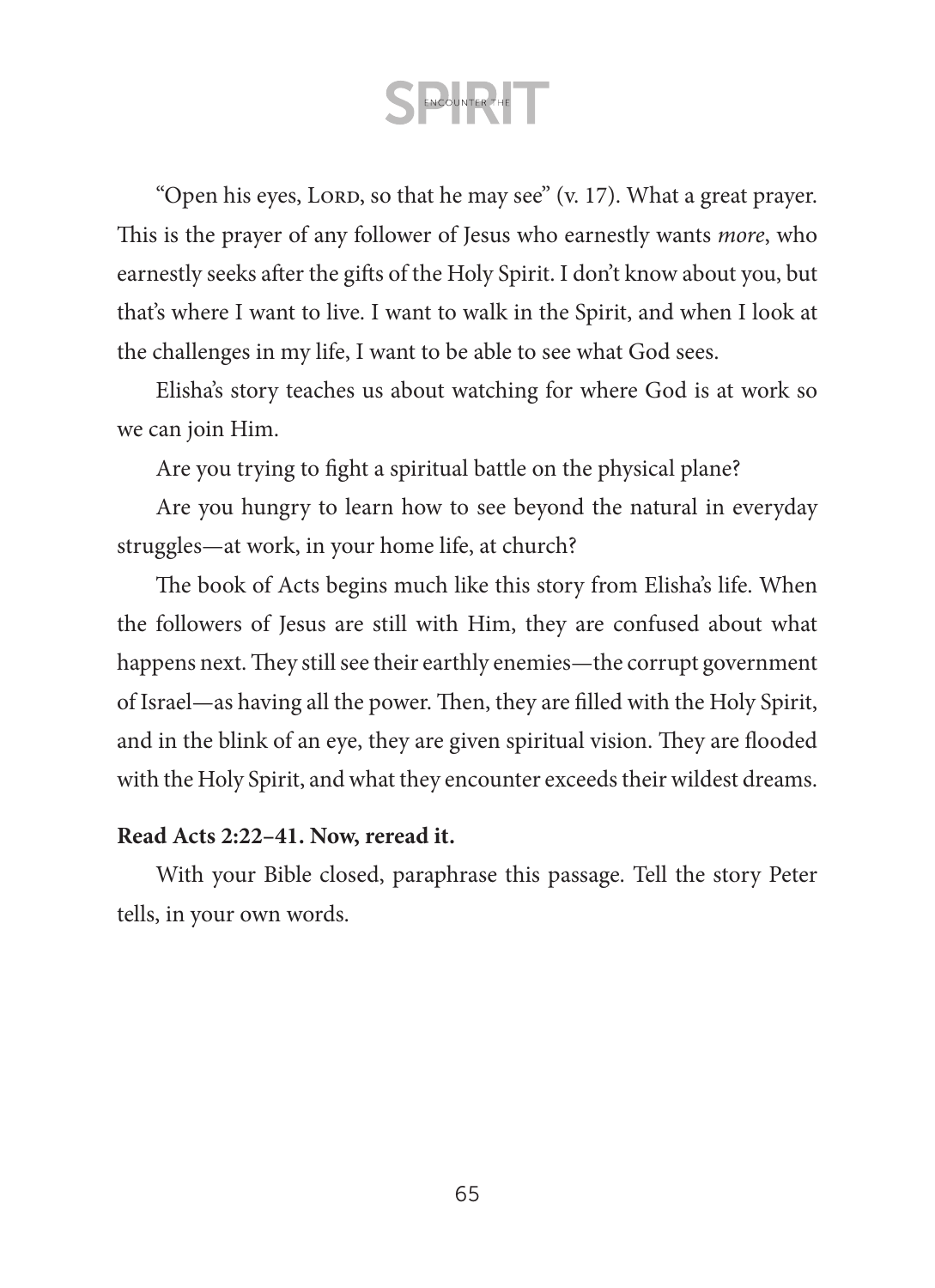In this passage, Peter—suddenly empowered with authority to tell the story—gives a remarkable account of what has occurred. He puts the facts into an eternal perspective, and he pulls no punches. God sent Jesus, the eternal Son of the Father, into the world, and the people crucified Him. Then Jesus was raised from the dead, conquering death and sin and releasing two gifts into the world for all who trust and believe in His message: the forgiveness of sins and baptism in the Holy Spirit.

Through Peter's boldness in preaching this message, the Holy Spirit stirred the hearts of three thousand people, and a movement was born. In those early days, that movement was like a flood. But today, in too many places, it has been reduced to a trickle.

What do you suppose we're missing? What are we not seeing?

As you take stock of the challenges you are facing today, are you more like Elisha or his servant? The servant was doing the only thing he knew to do. He stuck his head out of the tent flap and reported what he saw. His mistake was assuming that what he physically could see was all there was to see. Elisha had been given spiritual eyes to see the true nature of the battle.

Elisha gives us a great place to begin any encounter with the Spirit: "Open our eyes, Lord, so that we may see."

### **Encounter**

You've already created a heading on a journal page, using the prayer of Elisha.

Use the rest of the page to list places where you suspect you may be dealing on the natural plane with things that need a supernatural defense.